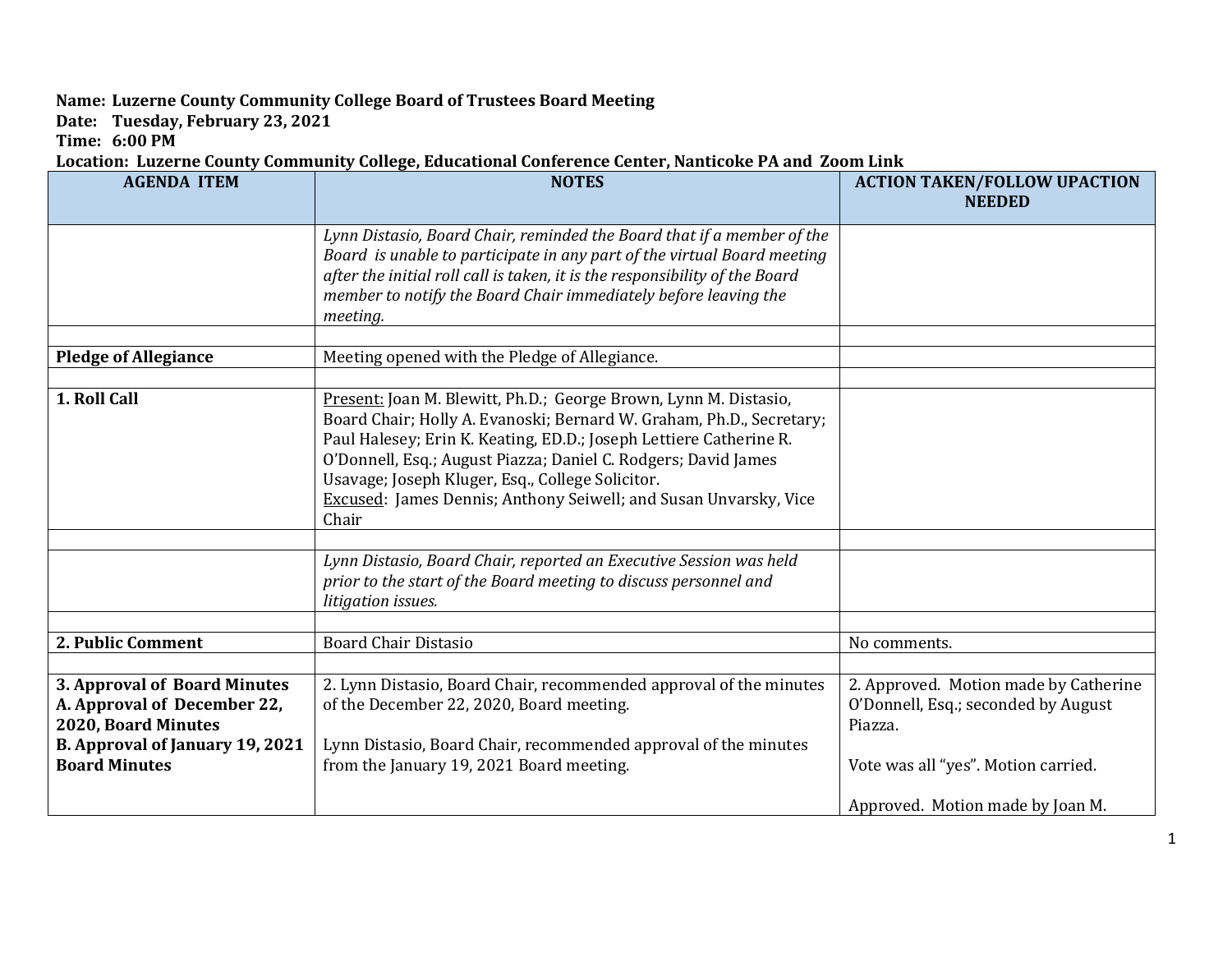|                                                   |                                                                                                                                                                                                                                                                                                                                                                                                                                                                                                                                                                                                                                                                                                                                                                                                                                                                                                                                                                                                                                                                                                                                                                                                                                                                                                                                                                                                                                            | Blewitt, Ph.D.; seconded by Catherine<br>O'Donnell, Esq.<br>Vote was all "yes." Motion carried. |
|---------------------------------------------------|--------------------------------------------------------------------------------------------------------------------------------------------------------------------------------------------------------------------------------------------------------------------------------------------------------------------------------------------------------------------------------------------------------------------------------------------------------------------------------------------------------------------------------------------------------------------------------------------------------------------------------------------------------------------------------------------------------------------------------------------------------------------------------------------------------------------------------------------------------------------------------------------------------------------------------------------------------------------------------------------------------------------------------------------------------------------------------------------------------------------------------------------------------------------------------------------------------------------------------------------------------------------------------------------------------------------------------------------------------------------------------------------------------------------------------------------|-------------------------------------------------------------------------------------------------|
| 4. Approval of February 23,<br>2021, Board Agenda | 3. Lynn Distasio, Board Chair, recommended approval of the<br>February 23, 2021 Board agenda as presented.                                                                                                                                                                                                                                                                                                                                                                                                                                                                                                                                                                                                                                                                                                                                                                                                                                                                                                                                                                                                                                                                                                                                                                                                                                                                                                                                 | 3. Approved. Motion made by Bernard<br>Graham, Ph.D.; seconded by Erin K.<br>Keating, Ed.D.     |
|                                                   |                                                                                                                                                                                                                                                                                                                                                                                                                                                                                                                                                                                                                                                                                                                                                                                                                                                                                                                                                                                                                                                                                                                                                                                                                                                                                                                                                                                                                                            | Vote was all "yes". Motion carried.                                                             |
|                                                   |                                                                                                                                                                                                                                                                                                                                                                                                                                                                                                                                                                                                                                                                                                                                                                                                                                                                                                                                                                                                                                                                                                                                                                                                                                                                                                                                                                                                                                            |                                                                                                 |
| 5. Report of Officers and Agents                  |                                                                                                                                                                                                                                                                                                                                                                                                                                                                                                                                                                                                                                                                                                                                                                                                                                                                                                                                                                                                                                                                                                                                                                                                                                                                                                                                                                                                                                            |                                                                                                 |
| <b>President's Report</b>                         | Thomas P. Leary, President, stated, in celebration of Black History<br>Month, the Student Life and Activities office scheduled a number of<br>virtual events during the month of February. LCCC in partnership<br>with Westmoreland County Community College, presented "5<br>Dangerous Myths about Black People in America" on February 11<br>2021. On February 24th, 2021, "Balancing the Scales Workshop with<br>Poet Ashlee Haze" will be held for a conversation on identity,<br>privilege and social justice.<br>Career Services will hold weekly workshop series aimed at preparing<br>students for entry into the workforce. Virtual workships will be ehld<br>every Wednesday, from 3-4 p.m., and will cover a variety of topics.<br>This week's topic will be Understanding Career Pathways.<br>The LCCC Schulman Gallery is currently holding the 2021 Faculty and<br>Alumni Virtual Art Exhibit. This exhibit featured digital file images of<br>original artwork created by LCCC faculty members and graduates.<br>President Leary introduced Middle States Co-Chair, Natalie Staron<br>who presented the Middle States update.<br>Natalie Staron, Middle States Co-Chair, expressed her appreciation to<br>everyone involved in the Middle States Self-Study. The Self-Study was<br>submitted on February 11 to the Middle States Self-Study Evaluation<br>Team for them to review with the applicable evidence prior to the | 4. No action required.                                                                          |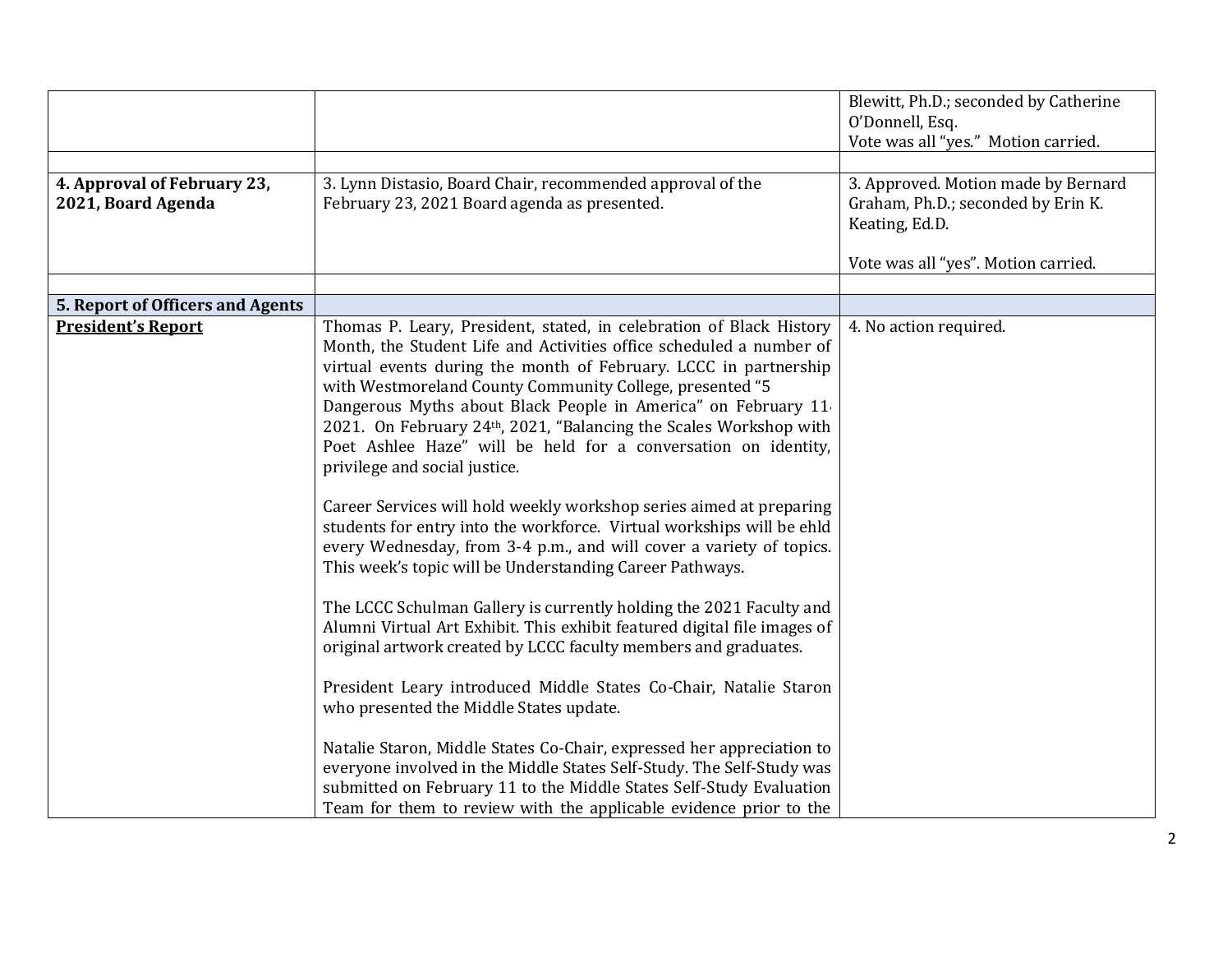| virtual visit scheduled at the end of March 2021.                                                                                                                                                                                                                                                                                                                                                                                                                                                                                                                                                 |  |
|---------------------------------------------------------------------------------------------------------------------------------------------------------------------------------------------------------------------------------------------------------------------------------------------------------------------------------------------------------------------------------------------------------------------------------------------------------------------------------------------------------------------------------------------------------------------------------------------------|--|
| By everyone working together, our Middle States Self-Study is a<br>strong document that demonstrates our compliance with the Middle<br>States Standards. Our Self-Study also highlights strengths, recognizes<br>challenges, and identifies opportunities for improvement. Each of<br>these are positive pieces of information and will be used moving<br>forward for strategic, division, and department planning and<br>assessment, as well as overall operations.                                                                                                                              |  |
| The Middle States Self-Study Final Draft and Evidence Inventory<br>document will be mailed to the Board of Trustees in the coming<br>week. Please read the Executive Summary, which summarizes the<br>strengths, challenges, and opportunities for improvement;<br>Introduction; Standard I (Mission and Goals); Standard II (Ethics and<br>Integrity); the sections of Standard VI including Strategic Plan,<br>Division-Level Plans, and Financial Management/Resource<br>Allocation; as well as Standard VII which highlights the Governance,<br>Leadership and Administration of the College. |  |
| As you read the Self-Study, we ask that you reflect on the identified<br>sections of the report which are most salient to your role and<br>responsibilities as a member of the Board of Trustees and College<br>community and consider:                                                                                                                                                                                                                                                                                                                                                           |  |
| 1. Your understanding of your contribution to supporting the mission<br>of the College and supporting student success (recruitment,<br>retention, completion).                                                                                                                                                                                                                                                                                                                                                                                                                                    |  |
| 2. Your understanding of your contribution to the College budget. For<br>example: planning, processing, usage, development                                                                                                                                                                                                                                                                                                                                                                                                                                                                        |  |
| 3. Your understanding of your contribution to College planning,<br>assessment, and continuous improvement. For example: committee<br>participation, surveys, providing data                                                                                                                                                                                                                                                                                                                                                                                                                       |  |
| The initial "get acquainted" session with the Middle States Evaluation<br>Team will be scheduled as a zoom meeting on Sunday, March 28,<br>2021. Additionally, the evaluation team may wish to meet with the                                                                                                                                                                                                                                                                                                                                                                                      |  |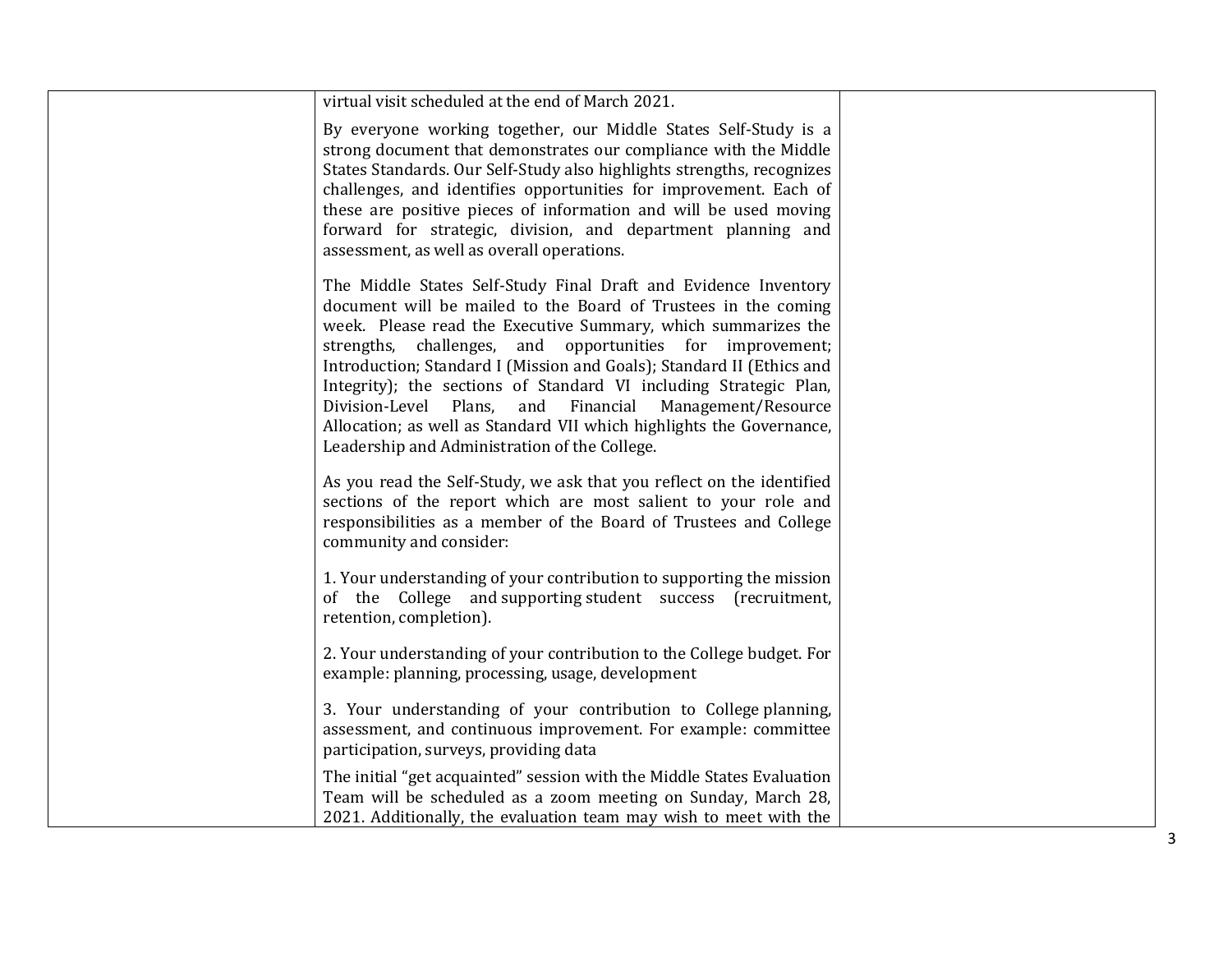| Board of Trustees via zoom on Monday, March 29, at a time to be<br>determined. Natalie Staron thanked the members of the Board for the<br>opportunity to address t and noted if they have any questions once<br>they receive the Middle States Self-Study to contact her.                                                                                                                                                                            |  |
|------------------------------------------------------------------------------------------------------------------------------------------------------------------------------------------------------------------------------------------------------------------------------------------------------------------------------------------------------------------------------------------------------------------------------------------------------|--|
| Rachel Coffee, Director of Dental Health, provided an update on the<br>Dental Department and student video presentation. Ms. Coffee<br>reviewed the services provided by the dental students to the<br>community. Community events Dental students participate in were<br>reviewed. LCCC Dental students provide \$2,000-\$3,000 dental care<br>are provided to children.                                                                            |  |
| Since 1984, of the 717 LCCC students taking the NBDHE, 703 passed<br>on their first attempt; 98% first time passing rate for the past 36<br>years. For the past 7 years, 98% of the students passed the clinical<br>exam.                                                                                                                                                                                                                            |  |
| The Class of 2020, the first class graduating during the pandemic had<br>a 100% pass rate. This was in large part to the amazing faculty and<br>staff. Mrs. Coffee noted, as a graduate of the LCCC Dental program,<br>she knows how dedicated and talented they are.                                                                                                                                                                                |  |
| The pandemic has posed some interesting challenges for Dental<br>Department. The Dental Department made the following changes to<br>the clinic and procedures to ensure changes Mrs. Coffee noted as a<br>10 air purifiers were installed, hoods for reducing aerosol<br>procedures; and controlled air-purifying respirators, it is the safest<br>form of respirator that can be worn. There are 24 dental chairs and<br>28 computer work stations. |  |
| At this time, Mrs. Coffee expressed her appreciation to their support<br>staff highlighting our IT department. An initiative to go paperless<br>was achieved with their support operating 28 computer work<br>stations and software. At this time Mrs. Coffee presenting "A Day in a<br>Life of ta LCCC Dental Student which one first place award.<br>Cheryl Baur, Vice President of Finance presented the Treasurer's                              |  |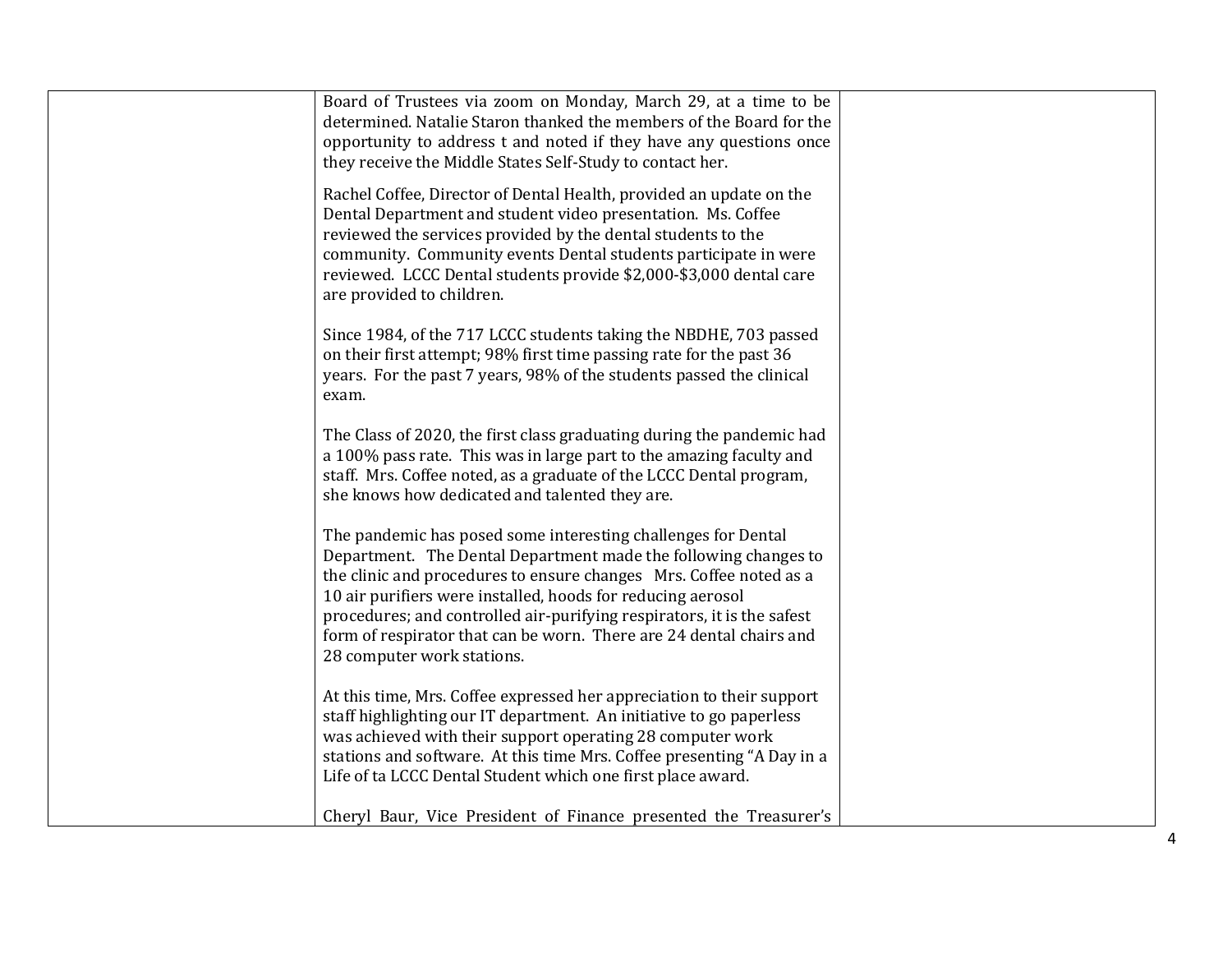| Report. Vice President Baur reviewed the new format of the report<br>which was designed by Vice President Don Nelson.                                                                                                                                                                                                                                                                                                                                                        |  |
|------------------------------------------------------------------------------------------------------------------------------------------------------------------------------------------------------------------------------------------------------------------------------------------------------------------------------------------------------------------------------------------------------------------------------------------------------------------------------|--|
| Under "Faculty Salaries" the College budgeted \$8.5million, our<br>projection was \$6.8 million which is a \$1.6 million reduction due to<br>the number of retirements to date.                                                                                                                                                                                                                                                                                              |  |
| The College budgeted total expenses in the amount of \$41,13,265.592<br>million; we are projecting expenses as of June 30, 2021 will come in<br>at an actual, \$39,110,957.83. Adjustments to balance the balance<br>represent a number of cost savings initiatives discussed during<br>budget preparation.                                                                                                                                                                  |  |
| The College received payment from our sponsors through December<br>31, 2020. Fall tuition came in above budget, Spring tuition will be<br>coming in under budget by \$800,000. Under "Fees" we expect to be<br>under budget by \$200,000 and they are current up to date. Total<br>expenses at this point to exceed revenue by \$1.3 million. However we<br>are able to use CARES funds to offset any lost revenue from Spring<br>2020, Summer 2020, Fall 2020, Spring 2021. |  |
| Under Bookstore we are projecting a profit of \$88,000. Under Food<br>Service, we were projecting a loss of \$60,000 due to the pandemic.<br>Under Capital projected revenue and expenses are in line with the<br>budget.                                                                                                                                                                                                                                                    |  |
| Rebecca Brominski, Executive Director, Institutional Advancement,<br>the Foundation is in the process of coordinating a Virtual Legislative<br>Session for Friday, April 23, 2021. The College                                                                                                                                                                                                                                                                               |  |
| The Foundation and Alumni Association are planning some outdoor<br>events for late spring which include Golf Tournament, Flea Market,<br>planning a memorial garden tribute to Mr. Carrozza, as well as<br>planning for our annual scholarship dinner. The UGI is the first<br>sponsor for the Annual Scholarship Dinner.                                                                                                                                                    |  |
|                                                                                                                                                                                                                                                                                                                                                                                                                                                                              |  |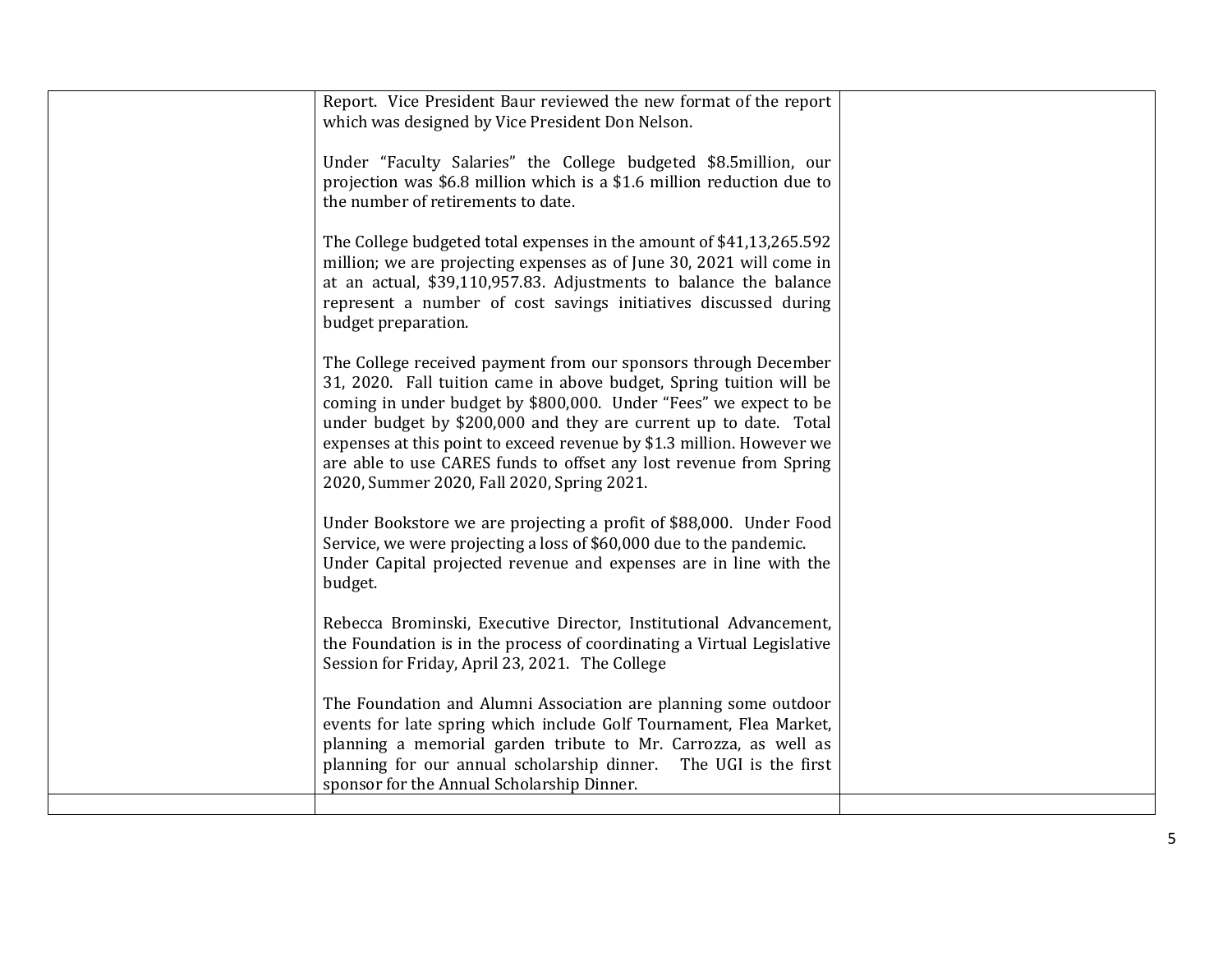| 6. Report of the Executive<br><b>Committee</b>                       | Lynn Distasio, Board Chair, presented the following Executive<br>Committee report.                                                                                                                                                                                                                                                                                                                                                                                                                                              |                                                                                                                                  |
|----------------------------------------------------------------------|---------------------------------------------------------------------------------------------------------------------------------------------------------------------------------------------------------------------------------------------------------------------------------------------------------------------------------------------------------------------------------------------------------------------------------------------------------------------------------------------------------------------------------|----------------------------------------------------------------------------------------------------------------------------------|
| 6A. Amendment to the LCCC<br>Board By-Laws                           | 6A. Recommend the Luzerne County Community College Board of<br>Trustees approve the LCCC Board By-Laws as amended this day,<br>February 23, 2021.                                                                                                                                                                                                                                                                                                                                                                               | 6A. Approved. Motion made by David<br>James Usavage; seconded by August<br>Piazza.<br>Vote was all "yes". Motion carried.        |
| 7. Report of the Academic<br>Committee                               | 7. Bernard W. Graham, Ph.D., Chair, LCCC Academic Committee,<br>stated the Academic Committee had no action items to present at this<br>time.                                                                                                                                                                                                                                                                                                                                                                                   | 7. N/A                                                                                                                           |
| 8. Report of the Finance<br>Committee                                | 7. Erin K. Keating, Ed. D., LCCC Finance Committee, presented the<br>following Finance Committee report.                                                                                                                                                                                                                                                                                                                                                                                                                        |                                                                                                                                  |
| 8A. Building 5 Switchgear<br>Replacement Bid                         | 8A. Recommend Luzerne County Community College Board of<br>Trustees approve the award of the Building 5 Switchgear<br>Replacement bid to the lowest responsible bidder: Brennan Electric<br>in the amount of \$167,685. In addition, a 5% project contingency<br>(\$9,096.07), engineering fees (\$9,000), and hemmler+camayd<br>architects will be compensated in line with our agreement for<br>miscellaneous services in the amount of \$14,236.46 for a total project<br>cost of \$200,017.53.                              | 8A. Approved. Motion made by Holly<br>Evanoski; seconded by Joan M. Blewitt,<br>Ph.D.<br>Vote was all "yes". Motion carried.     |
| 8B. Buildings 3 and 4 Operable<br><b>Partitions Installation Bid</b> | 8B.Recommend the Luzerne County Community College Board of<br>Trustees approve the award of the Buildings 3 and 4 Operable<br>Partitions Installation bid to the lowest responsible bidder: A. Pickett<br>Construction, Inc. in the amount of \$154,900. In addition, a 5%<br>project contingency (\$8,402.55), engineering fees (\$6,000) and<br>hemmler+camayd architects will be compensated in line with our<br>agreement for miscellaneous services in the amount of \$13,151 for a<br>total project cost of \$182,453.55. | 8B. Approved. Motion made by Bernard<br>Graham, Ph.D; seconded by David James<br>Usavage.<br>Vote was all "yes". Motion carried. |
| <b>Finance Action Items continued</b>                                |                                                                                                                                                                                                                                                                                                                                                                                                                                                                                                                                 |                                                                                                                                  |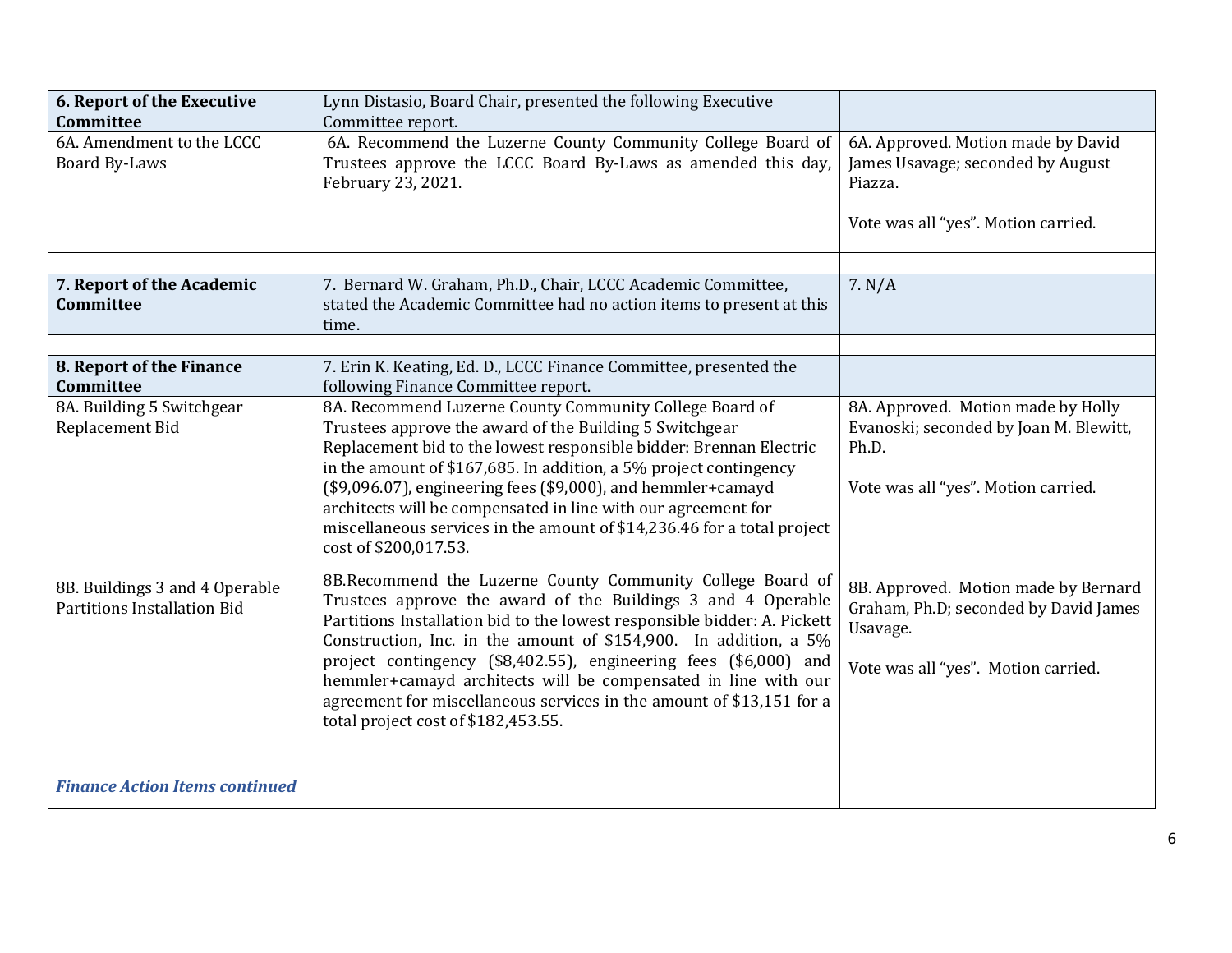| 8C. Board Resolution - PDE          | 8C. Recommend the Luzerne County Community College Board of          | 8C. Approved. Motion made by           |
|-------------------------------------|----------------------------------------------------------------------|----------------------------------------|
| <b>Capital Application Projects</b> | Trustees approve the capital projects to be submitted in March 2021  | Catherine O'Donnell, Esq.; seconded by |
|                                     | via the Pennsylvania Department of Education (PDE) capital           | Joseph Lettiere.                       |
|                                     | application process. Additionally, Luzerne County Community          |                                        |
|                                     | College Board of Trustees approve the authorization of matching      | Vote was all "yes". Motion carried.    |
|                                     | funds for any capital project submitted via the Pennsylvania         |                                        |
|                                     | Department of Education capital application process and approved     |                                        |
|                                     | for funding by PDE for Fiscal Year 2021-2022.                        |                                        |
|                                     | The capital projects approve to be submitted to PDE in March 2021    |                                        |
|                                     | capital application process and the estimated costs are:             |                                        |
|                                     | Increase to the Hazleton Center Lease \$92,198.33                    |                                        |
|                                     | Building 1 Switchgear Replacement \$200,017.33                       |                                        |
|                                     | Final Board of Trustees approval of the project(s) will be submitted |                                        |
|                                     | with exact funding amounts when approved for funding by PDE. All     |                                        |
|                                     | College policies and procedures will be followed.                    |                                        |
| 9. Report of the Human Resources    | 8. Paul Halesey, Chair, LCCC Human Resources Committee stated        |                                        |
| Committee                           | there were no action items to report at this time.                   |                                        |
|                                     |                                                                      |                                        |
| 10. Report of the Legislative       | 9. Catherine O'Donnell, Esq., Chair, LCCC Legislative Committee,     |                                        |
| Committee                           | stated there were no action items to report.                         |                                        |
|                                     |                                                                      |                                        |
|                                     | <b>Informational Items</b>                                           |                                        |
| 1. Public Comments                  | No comments.<br>1.                                                   | 1.N/A                                  |
| 2. Unfinished Business-Previous     | 2.N/A                                                                | 2. No action required.                 |
| Meeting                             |                                                                      |                                        |
| 3.Informational-Executive           |                                                                      |                                        |
|                                     | 3. N/A                                                               | 3. No action required.                 |
| Committee                           |                                                                      |                                        |
| 4.Informational-Human               | 4. Board Chair Distasio noted the Information on appointments and    | 4. No action required.                 |
| <b>Resources Committee</b>          | leave reports are included with the Board agenda.                    |                                        |
|                                     |                                                                      |                                        |
| 5. Communications                   | 5. All communications were included in the Board packets.            | 5. No action required.                 |
|                                     |                                                                      |                                        |